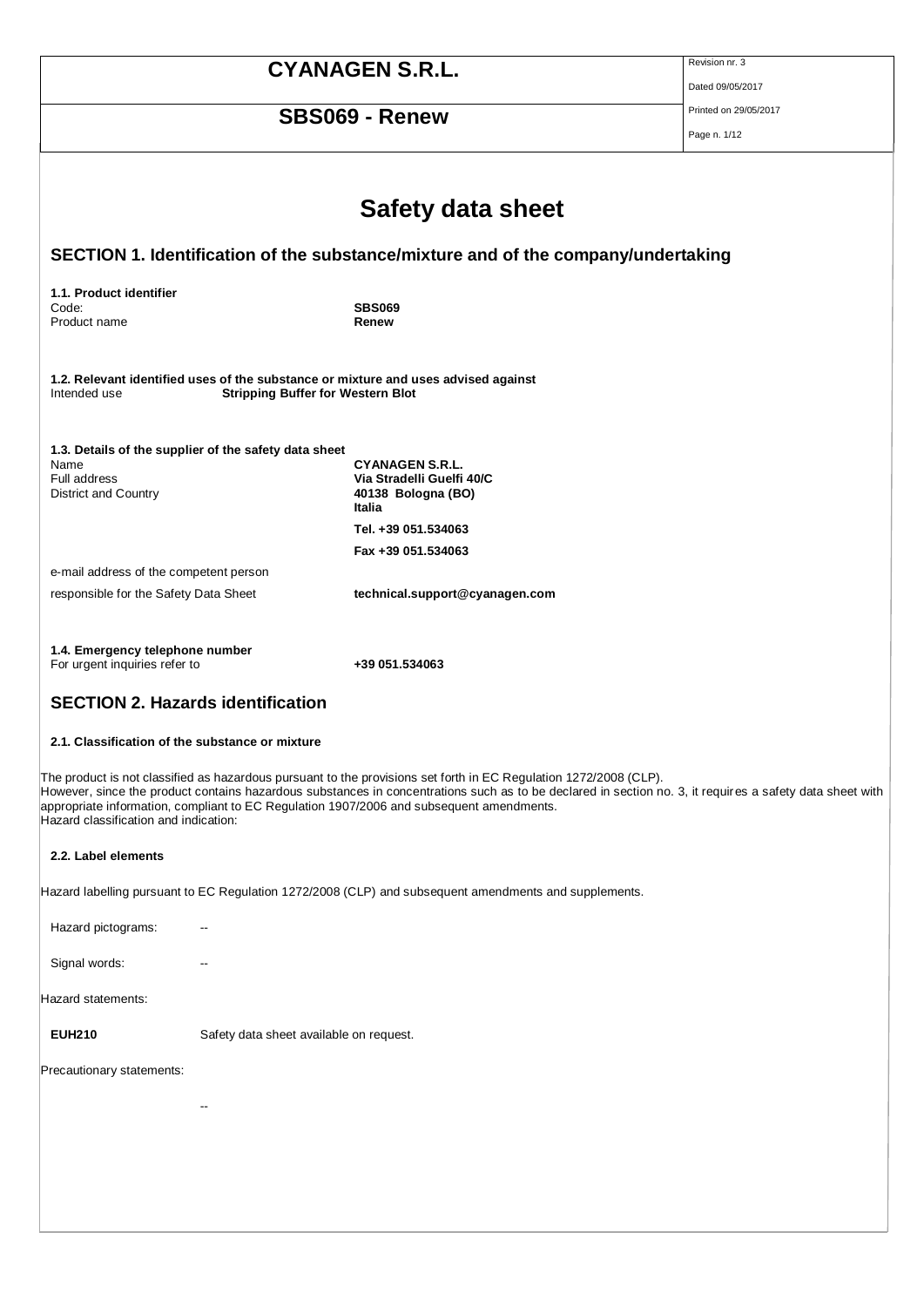### **SBS069 - Renew** Printed on 29/05/2017

Dated 09/05/2017

Page n. 2/12

#### **2.3. Other hazards**

On the basis of available data, the product does not contain any PBT or vPvB in percentage greater than 0,1%.

### **SECTION 3. Composition/information on ingredients**

#### **3.1. Substances**

Information not relevant

#### **3.2. Mixtures**

Contains:

The full wording of hazard (H) phrases is given in section 16 of the sheet.<br> **Identification** 

**HYDROCHLORIC ACID**

EC 231-595-7 INDEX 017-002-01-X

### **SECTION 4. First aid measures**

#### **4.1. Description of first aid measures**

EYES: Remove contact lenses, if present. Wash immediately with plenty of water for at least 30-60 minutes, opening the eyelids fully. Get medical advice/attention.

SKIN: Remove contaminated clothing. Rinse skin with a shower immediately. Get medical advice/attention.

INGESTION: Have the subject drink as much water as possible. Get medical advice/attention. Do not induce vomiting unless expl icitly authorised by a doctor.

INHALATION: Get medical advice/attention immediately. Remove victim to fresh air, away from the accident scene. If the subject stops breathing, administer artificial respiration. Take suitable precautions for rescue workers.

#### **4.2. Most important symptoms and effects, both acute and delayed**

Specific information on symptoms and effects caused by the product are unknown.

**4.3. Indication of any immediate medical attention and special treatment needed**

Information not available

### **SECTION 5. Firefighting measures**

**(CLP)** CAS 7647-01-0 3,5 ≤ x < 4 Met. Corr. 1 H290, Skin Corr.

**Identification Classification 1272/2008** 

1B H314, STOT SE 3 H335, Note B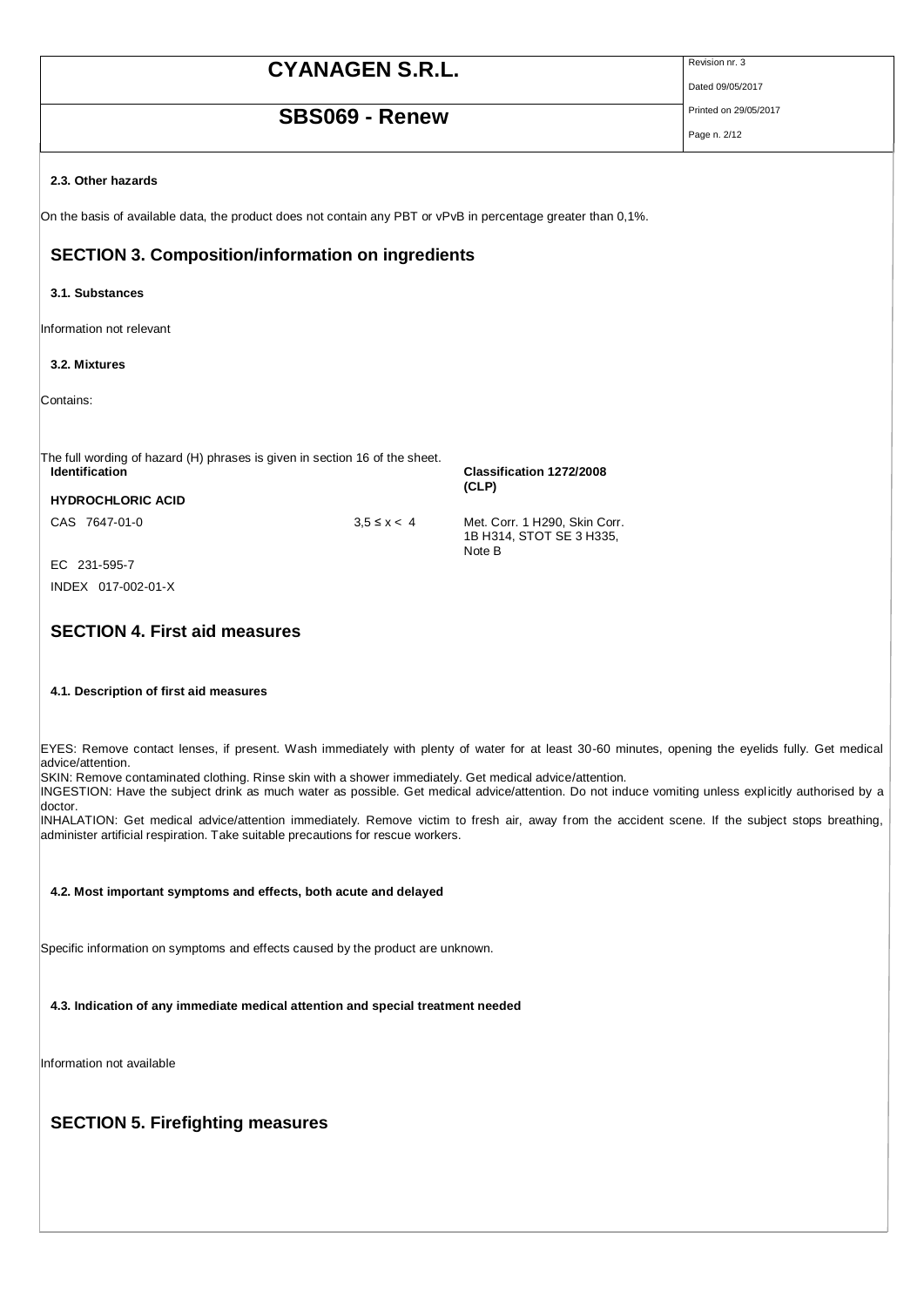### **SBS069 - Renew** Printed on 29/05/2017

Dated 09/05/2017

Page n. 3/12

#### **5.1. Extinguishing media**

SUITABLE EXTINGUISHING EQUIPMENT The extinguishing equipment should be of the conventional kind: carbon dioxide, foam, powder and water spray. UNSUITABLE EXTINGUISHING EQUIPMENT None in particular.

**5.2. Special hazards arising from the substance or mixture**

HAZARDS CAUSED BY EXPOSURE IN THE EVENT OF FIRE Do not breathe combustion products.

#### **5.3. Advice for firefighters**

#### GENERAL INFORMATION

Use jets of water to cool the containers to prevent product decomposition and the development of substances potential ly hazardous for health. Always wear full fire prevention gear. Collect extinguishing water to prevent it from draining into the sewer system. Dispose of contaminated water used for extinction and the remains of the fire according to applicable regulations.

SPECIAL PROTECTIVE EQUIPMENT FOR FIRE-FIGHTERS

Normal fire fighting clothing i.e. fire kit (BS EN 469), gloves (BS EN 659) and boots (HO specification A29 and A30) in combination with self-contained open circuit positive pressure compressed air breathing apparatus (BS EN 137).

### **SECTION 6. Accidental release measures**

#### **6.1. Personal precautions, protective equipment and emergency procedures**

Block the leakage if there is no hazard.

Wear suitable protective equipment (including personal protective equipment referred to under Section 8 of the safety data sheet) to prevent any contamination of skin, eyes and personal clothing. These indications apply for both processing staff and those involved in emergency procedures.

#### **6.2. Environmental precautions**

The product must not penetrate into the sewer system or come into contact with surface water or ground water.

#### **6.3. Methods and material for containment and cleaning up**

Collect the leaked product into a suitable container. If the product is flammable, use explosion-proof equipment. Evaluate the compatibility of the container to be used, by checking section 10. Absorb the remainder with inert absorbent material. Make sure the leakage site is well aired. Contaminated material should be disposed of in compliance with the provisions set forth in point 13.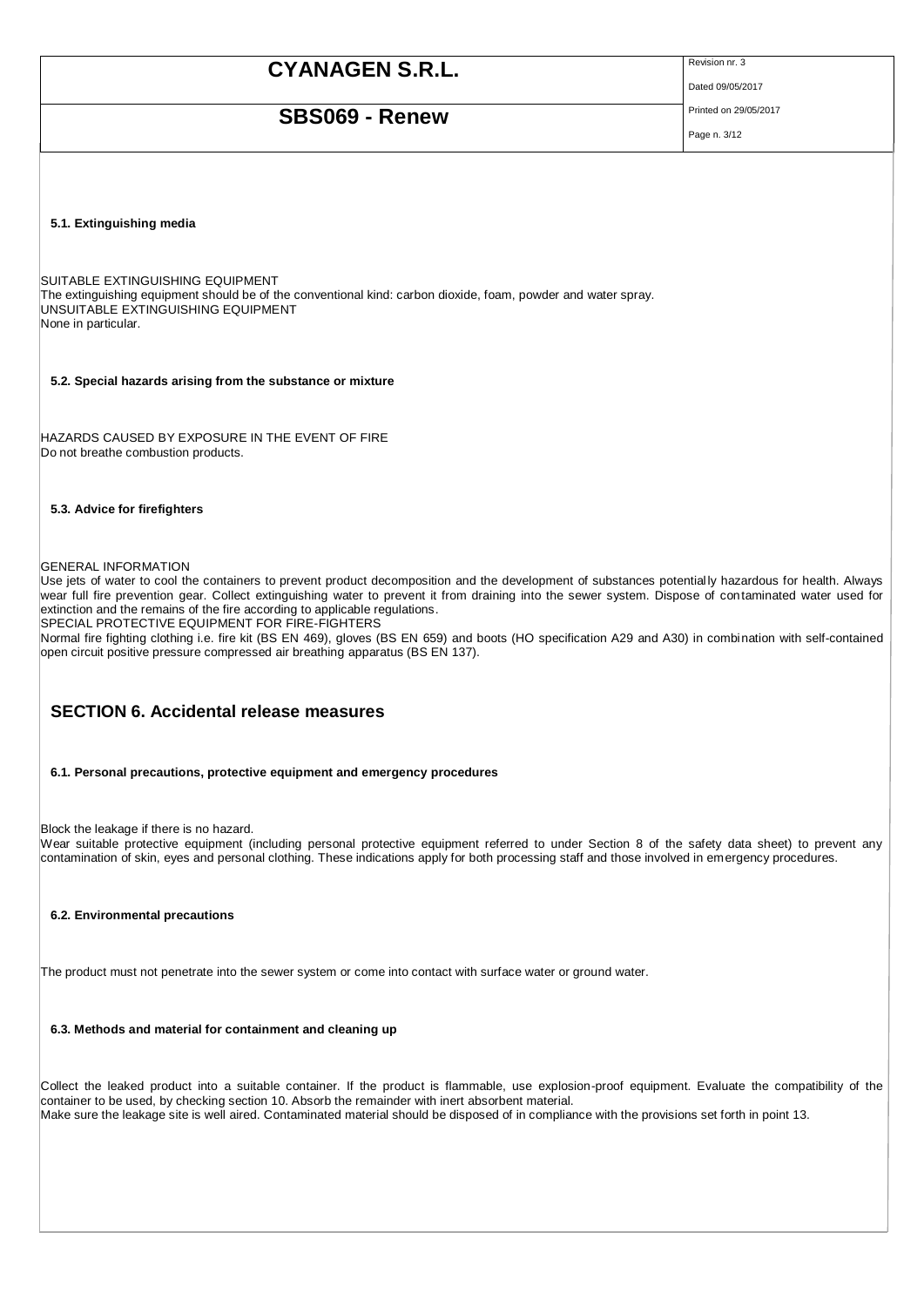## **SBS069 - Renew** Printed on 29/05/2017

Dated 09/05/2017

Page n. 4/12

**6.4. Reference to other sections**

Any information on personal protection and disposal is given in sections 8 and 13.

### **SECTION 7. Handling and storage**

**7.1. Precautions for safe handling**

Ensure that there is an adequate earthing system for the equipment and personnel. Avoid contact with eyes and skin. Do not breathe powders, vapours or mists. Do not eat, drink or smoke during use. Wash hands after use. Avoid leakage of the product into the environment.

#### **7.2. Conditions for safe storage, including any incompatibilities**

Store only in the original container. Store in a ventilated and dry place, far away from sources of ignition. Keep containers well sealed. Keep the product in clearly labelled containers. Avoid overheating. Avoid violent blows. Keep containers away from any incompatible materials, see section 10 for details.

### **7.3. Specific end use(s)**

Information not available

### **SECTION 8. Exposure controls/personal protection**

#### **8.1. Control parameters**

Regulatory References:

| <b>ESP</b> | España           | INSHT - Límites de exposición profesional para agentes químicos en<br>España 2015                                                                                                                                                                           |
|------------|------------------|-------------------------------------------------------------------------------------------------------------------------------------------------------------------------------------------------------------------------------------------------------------|
| ITA        | Italia           | Decreto Legislativo 9 Aprile 2008, n.81                                                                                                                                                                                                                     |
| <b>PRT</b> | Portugal         | Ministério da Economia e do Emprego Consolida as prescrições mínimas<br>em matéria de protecção dos trabalhadores contra os riscos para a<br>segurança e a saúde devido à exposição a agentes químicos no trabalho -<br>Diaro da Republica I 26; 2012-02-06 |
| EU         | OEL EU           | Directive (EU) 2017/164; Directive 2009/161/EU; Directive 2006/15/EC;<br>Directive 2004/37/EC; Directive 2000/39/EC; Directive 91/322/EEC.                                                                                                                  |
|            | <b>TLV-ACGIH</b> | <b>ACGIH 2016</b>                                                                                                                                                                                                                                           |

| <b>HYDROCHLORIC ACID</b>     |         |        |     |            |     |
|------------------------------|---------|--------|-----|------------|-----|
| <b>Threshold Limit Value</b> |         |        |     |            |     |
| Type                         | Country | TWA/8h |     | STEL/15min |     |
|                              |         | mg/m3  | ppm | mg/m3      | ppm |
|                              |         |        |     |            |     |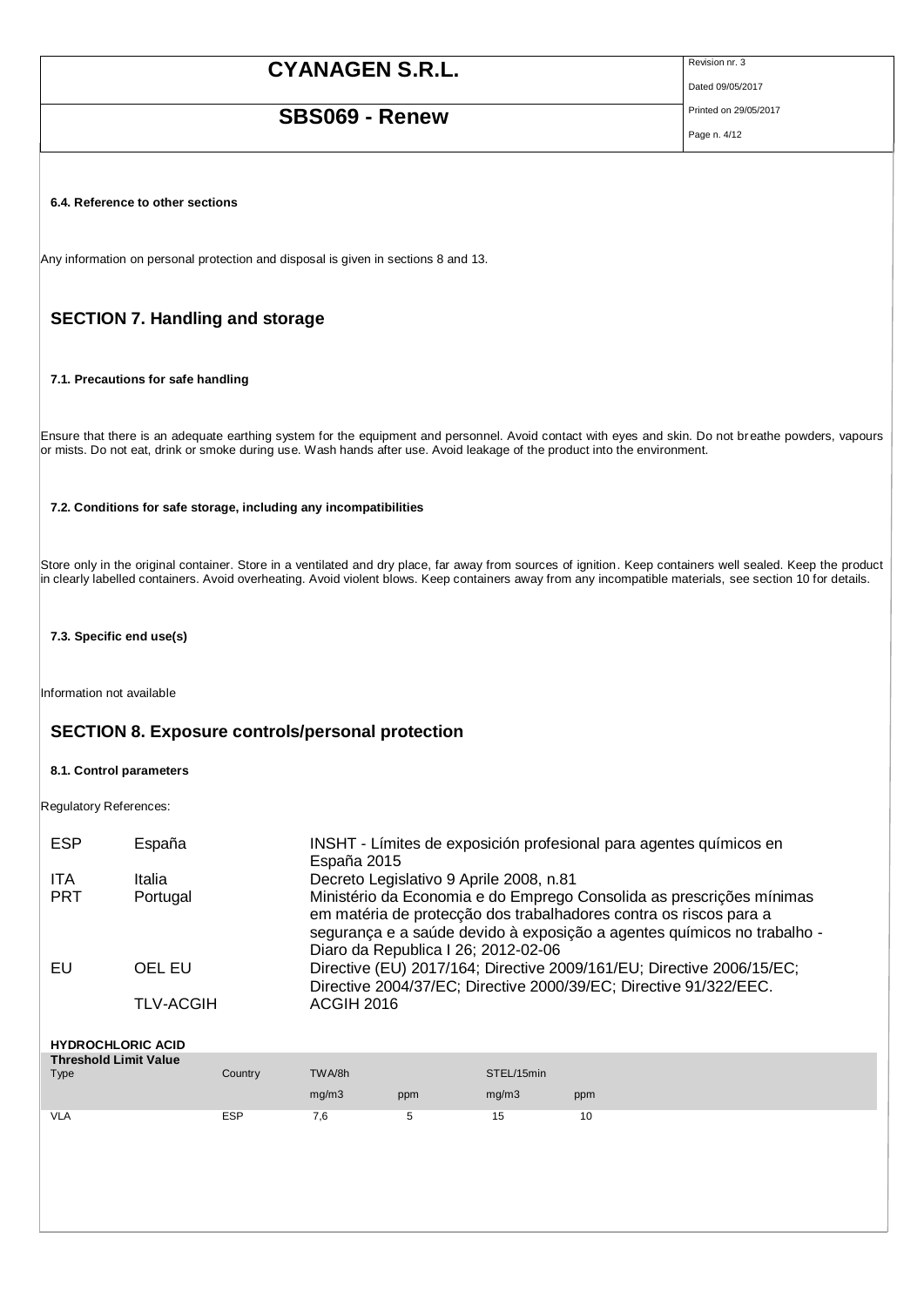### **SBS069 - Renew** Printed on 29/05/2017

Dated 09/05/2017

Page n. 5/12

|             |            | ---- | -------- |    |    |
|-------------|------------|------|----------|----|----|
|             |            |      |          |    |    |
|             |            |      |          |    |    |
| <b>VLEP</b> | <b>ITA</b> | 8    | 5        | 15 | 10 |
| VLE         | <b>PRT</b> | 8    | 5        | 15 | 10 |
| OEL         | EU         | 8    | 5        | 15 | 10 |

Legend:

 $|C|$  = CEILING : INHAL = Inhalable Fraction : RESP = Respirable Fraction : THORA = Thoracic Fraction.

TLV-ACGIH 2,9 (C) 2 (C)

#### **8.2. Exposure controls**

As the use of adequate technical equipment must always take priority over personal protective equipment, make sure that the workplace is well aired through effective local aspiration.

When choosing personal protective equipment, ask your chemical substance supplier for advice.

Personal protective equipment must be CE marked, showing that it complies with applicable standards.

#### HAND PROTECTION

Protect hands with category III work gloves (see standard EN 374).

The following should be considered when choosing work glove material: compatibility, degradation, failure time and permeability.

The work gloves' resistance to chemical agents should be checked before use, as it can be unpredictable. The gloves' wear time depends on the duration and type of use.

#### SKIN PROTECTION

Wear category I professional long-sleeved overalls and safety footwear (see Directive 89/686/EEC and standard EN ISO 20344). Wash body with soap and water after removing protective clothing.

#### EYE PROTECTION

Wear airtight protective goggles (see standard EN 166).

#### RESPIRATORY PROTECTION

If the threshold value (e.g. TLV-TWA) is exceeded for the substance or one of the substances present in the product, use a mask with a type B filter whose class (1, 2 or 3) must be chosen according to the limit of use concentration. (see standard EN 14387). In the presence of gases or vapours of various kinds and/or gases or vapours containing particulate (aerosol sprays, fumes, mists, etc.) combined filters are required.

Respiratory protection devices must be used if the technical measures adopted are not suitable for restricting the worker's exposure to the threshold values considered. The protection provided by masks is in any case limited.

If the substance considered is odourless or its olfactory threshold is higher than the corresponding TLV-TWA and in the case of an emergency, wear open-circuit compressed air breathing apparatus (in compliance with standard EN 137) or external air-intake breathing apparatus (in compliance with standard EN 138). For a correct choice of respiratory protection device, see standard EN 529.

#### ENVIRONMENTAL EXPOSURE CONTROLS

The emissions generated by manufacturing processes, including those generated by ventilation equipment, should be checked to ensure compliance with environmental standards.

### **SECTION 9. Physical and chemical properties**

### **9.1. Information on basic physical and chemical properties**

| Appearance                     | liquid        |
|--------------------------------|---------------|
| Colour                         | colourless    |
| Odour                          | odourless     |
| Odour threshold                | Not available |
| рH                             | 2.4           |
| Melting point / freezing point | Not available |
| Initial boiling point          | Not available |
| Boiling range                  | Not available |
| Flash point                    | Not available |
|                                |               |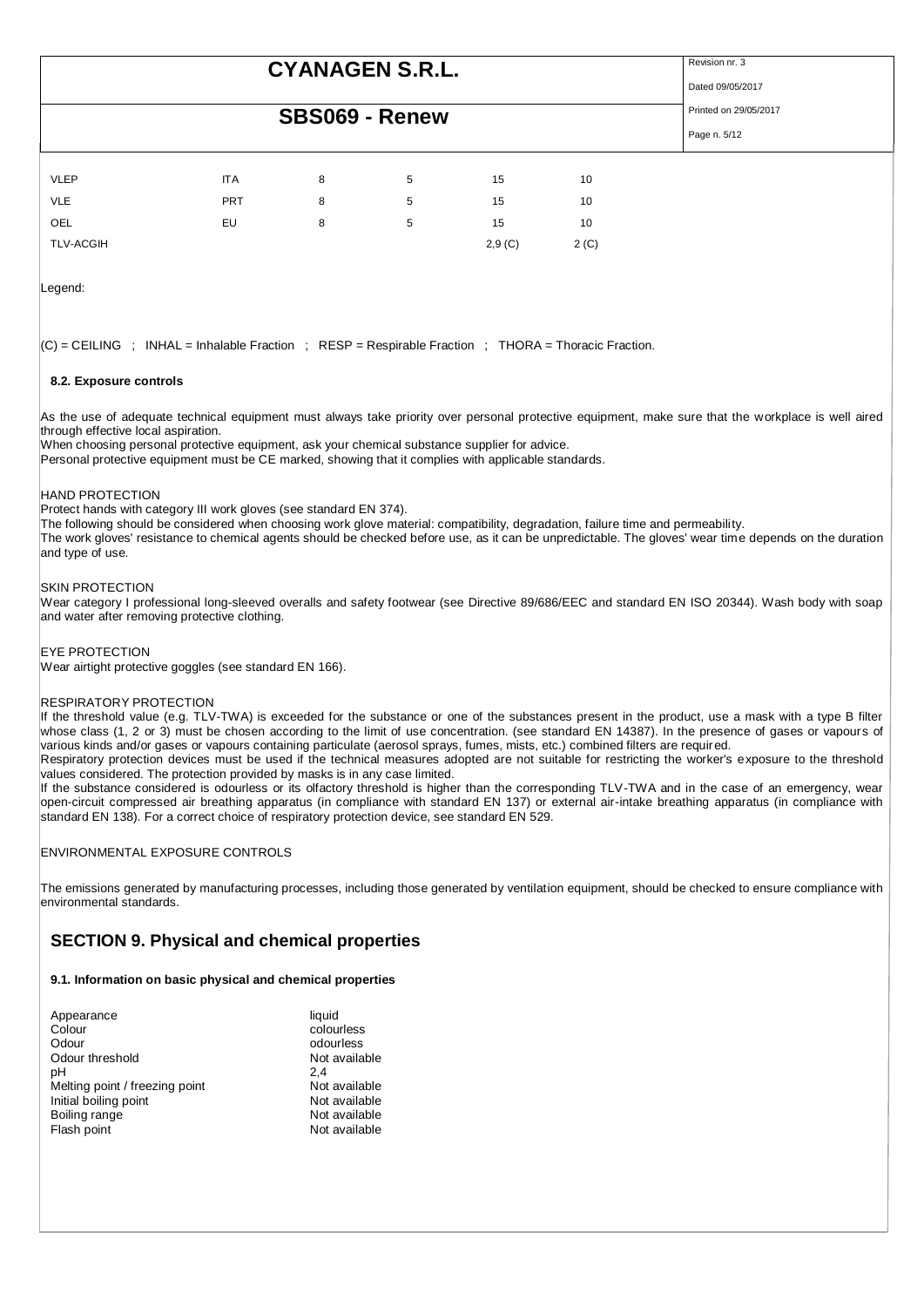### **SBS069 - Renew** Printed on 29/05/2017

Dated 09/05/2017

Page n. 6/12

#### **9.2. Other information**

Information not available

### **SECTION 10. Stability and reactivity**

#### **10.1. Reactivity**

There are no particular risks of reaction with other substances in normal conditions of use.

#### **10.2. Chemical stability**

The product is stable in normal conditions of use and storage.

#### **10.3. Possibility of hazardous reactions**

No hazardous reactions are foreseeable in normal conditions of use and storage.

HYDROCHLORIC ACID Risk of explosion on contact with: alkaline metals,aluminium powder,hydrogen cyanide,alcohol.

#### **10.4. Conditions to avoid**

None in particular. However the usual precautions used for chemical products should be respected.

**10.5. Incompatible materials**

HYDROCHLORIC ACID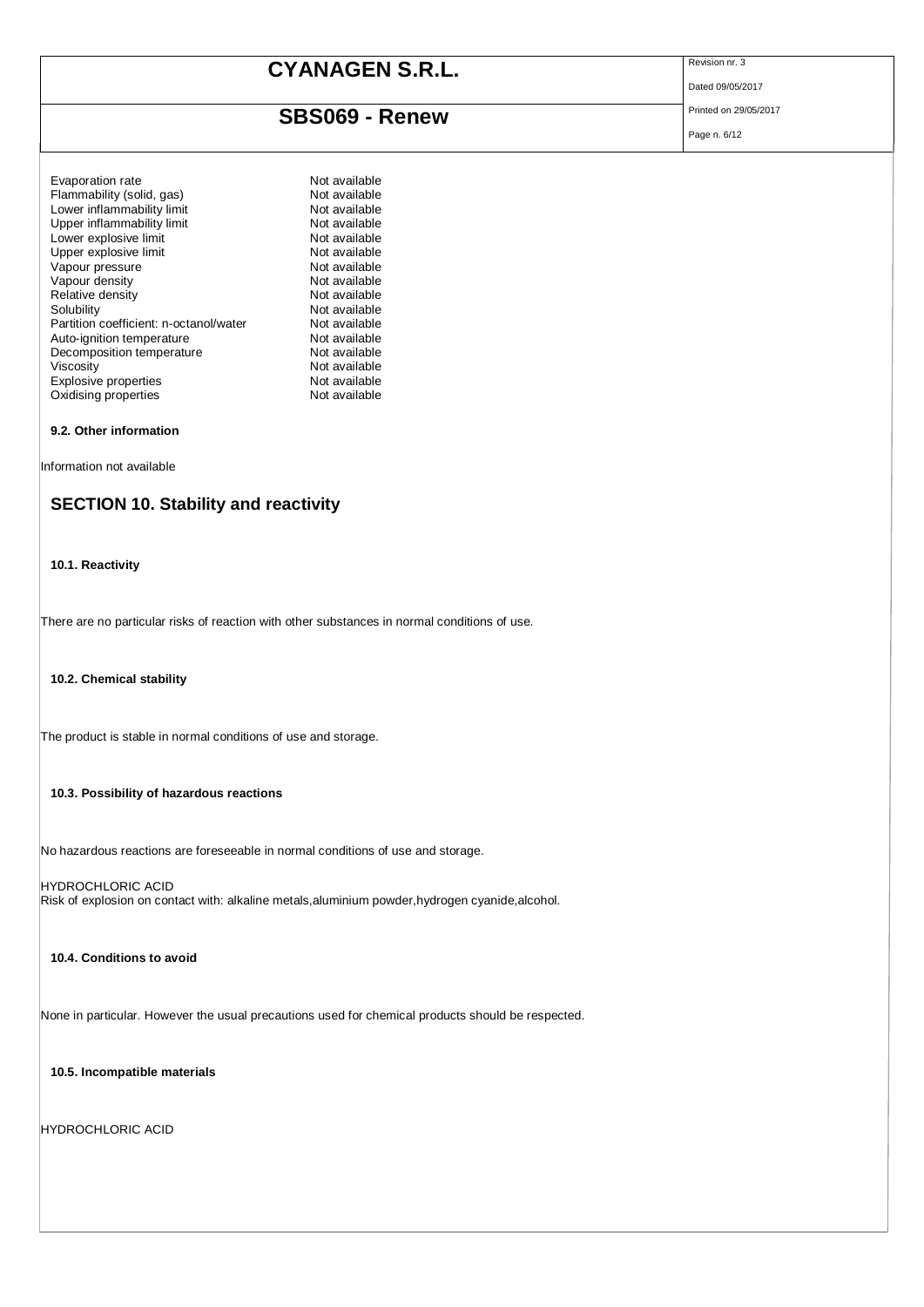### **SBS069 - Renew** Printed on 29/05/2017

Dated 09/05/2017

Page n. 7/12

Incompatible with: alkalis,organic substances,strong oxidants,metals.

**10.6. Hazardous decomposition products**

HYDROCHLORIC ACID In decomposition develops: hydrochloric acid fumes.

### **SECTION 11. Toxicological information**

In the absence of experimental data for the product itself, health hazards are evaluated according to the properties of the substances it contains, using the criteria specified in the applicable regulation for classification.

It is therefore necessary to take into account the concentration of the individual hazardous substances indicated in section 3, to evaluate the toxicologic al effects of exposure to the product.

#### **11.1. Information on toxicological effects**

Metabolism, toxicokinetics, mechanism of action and other information Information not availableInformation not available

Information on likely routes of exposure Information not availableInformation not available

Delayed and immediate effects as well as chronic effects from short and long-term exposure Information not availableInformation not available

Interactive effects Information not availableInformation not available

#### **ACUTE TOXICITY**

LC50 (Inhalation - vapours) of the mixture:LC50 (Inhalation - vapours) of the mixture: Not classified (no significant component) LC50 (Inhalation - mists / powders) of the mixture: LC50 (Inhalation - mists / powders) of the mixture: Not classified (no significant component) LD50 (Oral) of the mixture:LD50 (Oral) of the mixture: Not classified (no significant component) LD50 (Dermal) of the mixture:LD50 (Dermal) of the mixture: Not classified (no significant component)

SKIN CORROSION / IRRITATION Does not meet the classification criteria for this hazard classDoes not meet the classification criteria for this hazard class

#### SERIOUS EYE DAMAGE / IRRITATION

Does not meet the classification criteria for this hazard classDoes not meet the classification criteria for this hazard class

#### **RESPIRATORY OR SKIN SENSITISATION**

Does not meet the classification criteria for this hazard classDoes not meet the classification criteria for this hazard class

#### GERM CELL MUTAGENICITY

Does not meet the classification criteria for this hazard classDoes not meet the classification criteria for this hazard class

CARCINOGENICITY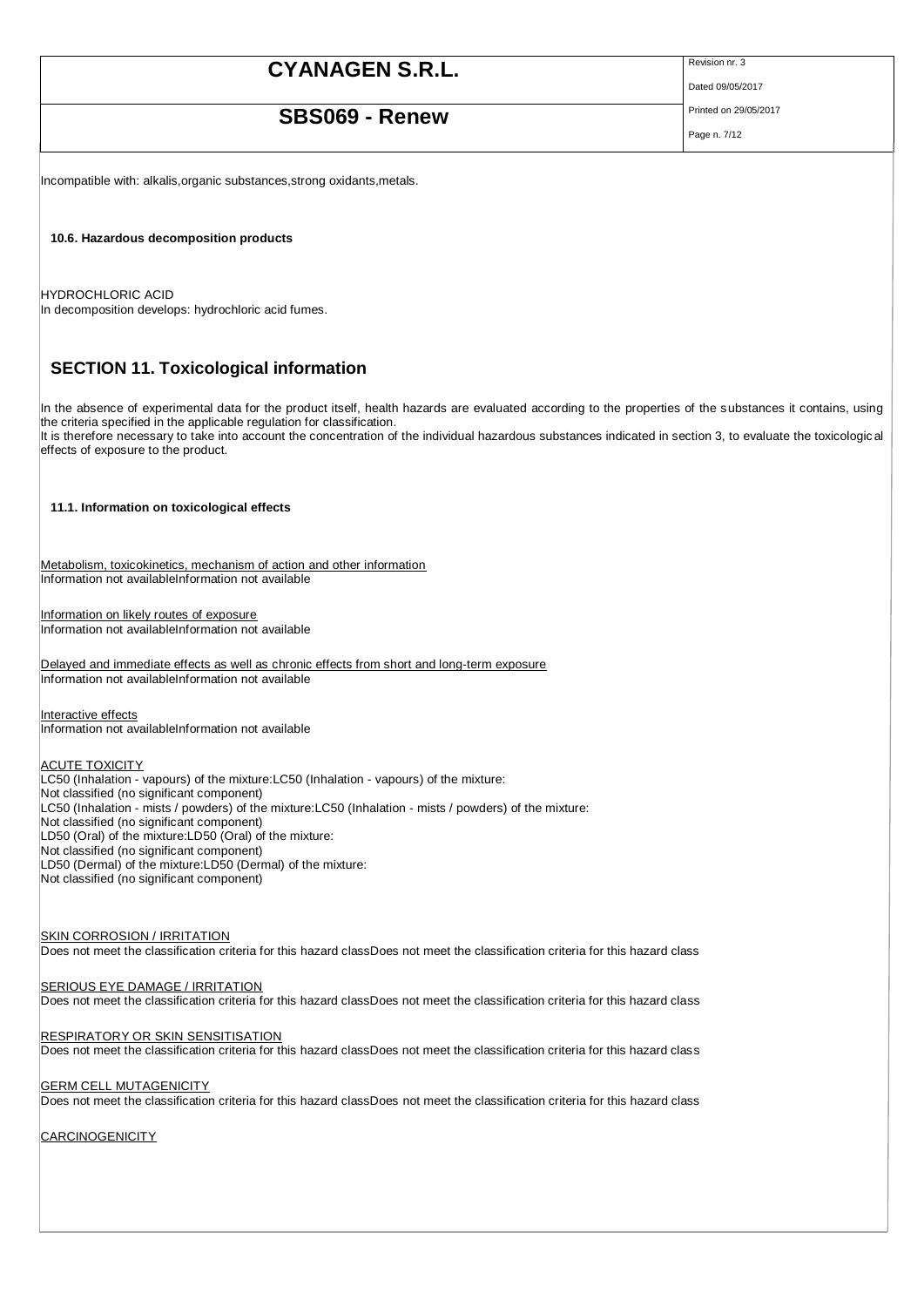### **SBS069 - Renew** Printed on 29/05/2017

Dated 09/05/2017

Page n. 8/12

Does not meet the classification criteria for this hazard classDoes not meet the classification criteria for this hazard class

**REPRODUCTIVE TOXICITY** Does not meet the classification criteria for this hazard classDoes not meet the classification criteria for this hazard class

STOT - SINGLE EXPOSURE Does not meet the classification criteria for this hazard classDoes not meet the classification criteria for this hazard class

**STOT - REPEATED EXPOSURE** Does not meet the classification criteria for this hazard classDoes not meet the classification criteria for this hazard class

ASPIRATION HAZARD Does not meet the classification criteria for this hazard classDoes not meet the classification criteria for this hazard class

### **SECTION 12. Ecological information**

Use this product according to good working practices. Avoid littering. Inform the competent authorities, should the product reach waterways or contaminate soil or vegetation.

**12.1. Toxicity** Information not available

**12.2. Persistence and degradability**

HYDROCHLORIC ACID Solubility in water  $> 10000$  mg/l Biodegradability: Information not available

**12.3. Bioaccumulative potential**

Information not available

**12.4. Mobility in soil**

Information not available

#### **12.5. Results of PBT and vPvB assessment**

On the basis of available data, the product does not contain any PBT or vPvB in percentage greater than 0,1%.

**12.6. Other adverse effects**

Information not available

### **SECTION 13. Disposal considerations**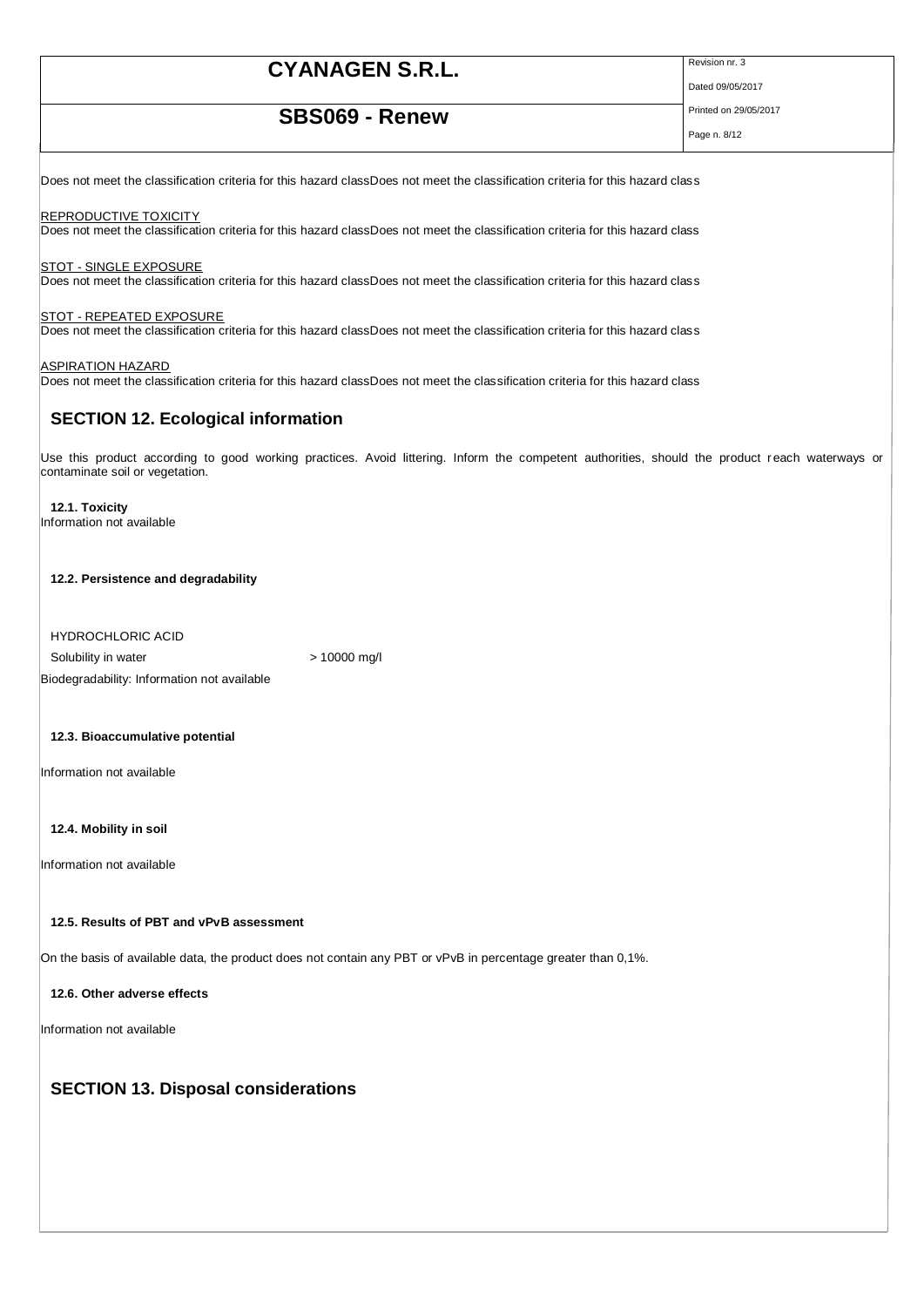Dated 09/05/2017

## **SBS069 - Renew** Printed on 29/05/2017

Page n. 9/12

#### **13.1. Waste treatment methods**

Reuse, when possible. Neat product residues should be considered special non-hazardous waste. Disposal must be performed through an authorised waste management firm, in compliance with national and local regulations. CONTAMINATED PACKAGING Contaminated packaging must be recovered or disposed of in compliance with national waste management regulations.

### **SECTION 14. Transport information**

The product is not dangerous under current provisions of the Code of International Carriage of Dangerous Goods by Road (ADR) and by Rail (RID), of the International Maritime Dangerous Goods Code (IMDG), and of the International Air Transport Association (IATA) regulations.

#### **14.1. UN number**

Not applicable

**14.2. UN proper shipping name**

Not applicable

**14.3. Transport hazard class(es)**

Not applicable

#### **14.4. Packing group**

Not applicable

**14.5. Environmental hazards**

Not applicable

#### **14.6. Special precautions for user**

Not applicable

**14.7. Transport in bulk according to Annex II of Marpol and the IBC Code**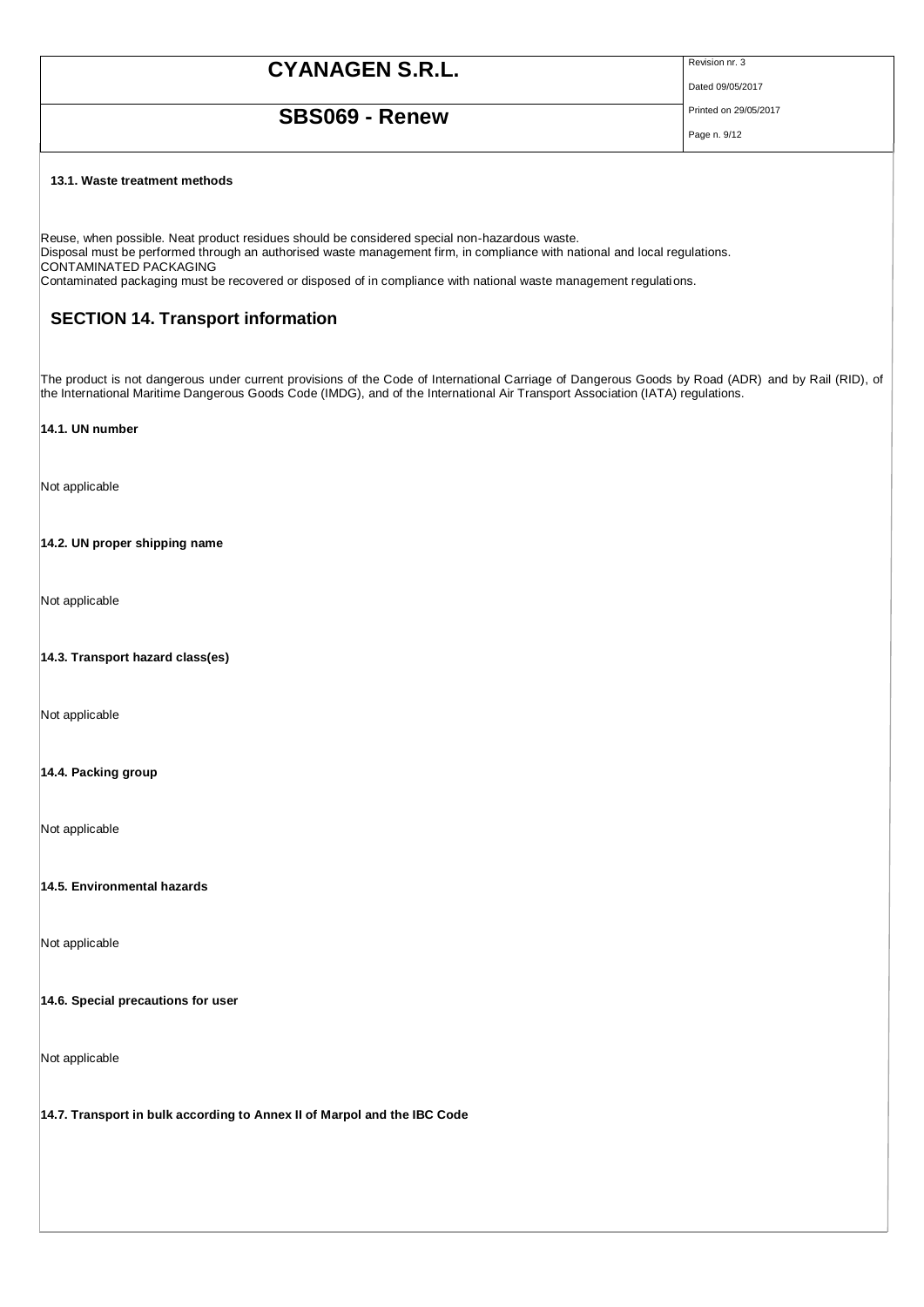## **SBS069 - Renew** Printed on 29/05/2017

Dated 09/05/2017

Page n. 10/12

Information not relevant

### **SECTION 15. Regulatory information**

#### **15.1. Safety, health and environmental regulations/legislation specific for the substance or mixture**

Seveso Category - Directive 2012/18/EC: None

Restrictions relating to the product or contained substances pursuant to Annex XVII to EC Regulation 1907/2006

None

Substances in Candidate List (Art. 59 REACH)

On the basis of available data, the product does not contain any SVHC in percentage greater than 0,1%.

Substances subject to authorisarion (Annex XIV REACH)

None

Substances subject to exportation reporting pursuant to (EC) Reg. 649/2012:

None

Substances subject to the Rotterdam Convention:

None

Substances subject to the Stockholm Convention:

None

**Healthcare controls** 

Information not available

German regulation on the classification of substances hazardous to water (VwVwS 2005)

**15.2. Chemical safety assessment**

No chemical safety assessment has been processed for the mixture and the substances it contains.

### **SECTION 16. Other information**

Text of hazard (H) indications mentioned in section 2-3 of the sheet:

| Met. Corr. 1  | Substance or mixture corrosive to metals, category 1         |
|---------------|--------------------------------------------------------------|
| Skin Corr, 1B | Skin corrosion, category 1B                                  |
| STOT SE 3     | Specific target organ toxicity - single exposure, category 3 |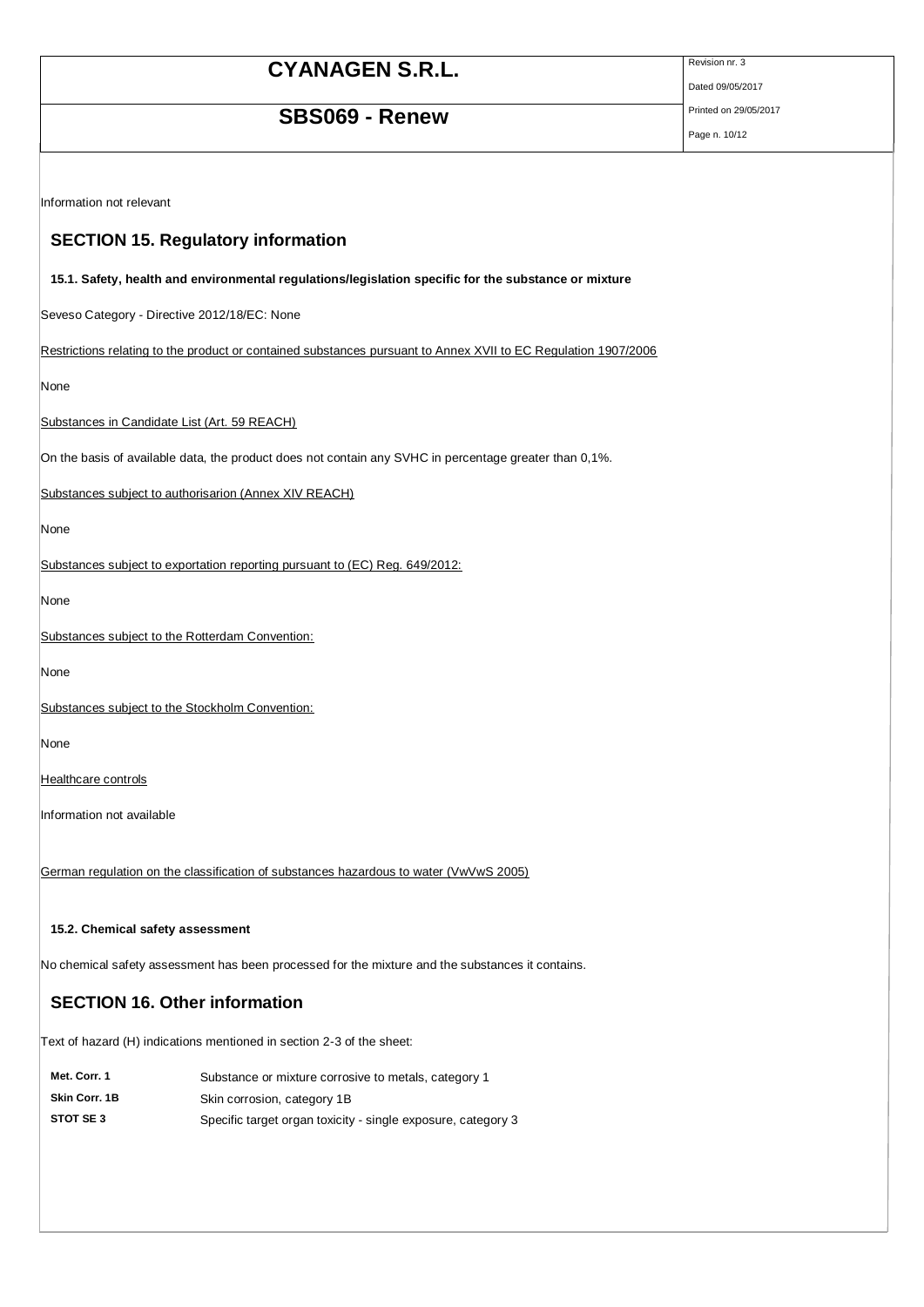## **SBS069 - Renew** Printed on 29/05/2017

Dated 09/05/2017

Page n. 11/12

**H290** May be corrosive to metals. **H314** Causes severe skin burns and eye damage. **H335** May cause respiratory irritation. **EUH210** Safety data sheet available on request.

LEGEND:

- ADR: European Agreement concerning the carriage of Dangerous goods by Road

- CAS NUMBER: Chemical Abstract Service Number
- CE50: Effective concentration (required to induce a 50% effect)
- CE NUMBER: Identifier in ESIS (European archive of existing substances)
- CLP: EC Regulation 1272/2008
- DNEL: Derived No Effect Level
- EmS: Emergency Schedule
- GHS: Globally Harmonized System of classification and labeling of chemicals
- IATA DGR: International Air Transport Association Dangerous Goods Regulation
- IC50: Immobilization Concentration 50%
- IMDG: International Maritime Code for dangerous goods
- IMO: International Maritime Organization
- INDEX NUMBER: Identifier in Annex VI of CLP
- LC50: Lethal Concentration 50%
- LD50: Lethal dose 50%
- OEL: Occupational Exposure Level
- PBT: Persistent bioaccumulative and toxic as REACH Regulation
- PEC: Predicted environmental Concentration
- PEL: Predicted exposure level
- PNEC: Predicted no effect concentration
- REACH: EC Regulation 1907/2006
- RID: Regulation concerning the international transport of dangerous goods by train
- TLV: Threshold Limit Value
- TLV CEILING: Concentration that should not be exceeded during any time of occupational exposure.
- TWA STEL: Short-term exposure limit
- TWA: Time-weighted average exposure limit
- VOC: Volatile organic Compounds
- vPvB: Very Persistent and very Bioaccumulative as for REACH Regulation
- WGK: Water hazard classes (German).
- GENERAL BIBLIOGRAPHY
- 1. Regulation (EU) 1907/2006 (REACH) of the European Parliament
- 2. Regulation (EC) 1272/2008 (CLP) of the European Parliament
- 3. Regulation (EU) 790/2009 (I Atp. CLP) of the European Parliament
- 4. Regulation (EU) 2015/830 of the European Parliament
- 5. Regulation (EU) 286/2011 (II Atp. CLP) of the European Parliament
- 6. Regulation (EU) 618/2012 (III Atp. CLP) of the European Parliament
- 7. Regulation (EU) 487/2013 (IV Atp. CLP) of the European Parliament
- 8. Regulation (EU) 944/2013 (V Atp. CLP) of the European Parliament
- 9. Regulation (EU) 605/2014 (VI Atp. CLP) of the European Parliament
- 10. Regulation (EU) 2015/1221 (VII Atp. CLP) of the European Parliament
- 11. Regulation (EU) 2016/918 (VIII Atp. CLP) of the European Parliament
- The Merck Index. 10th Edition
- Handling Chemical Safety
- INRS Fiche Toxicologique (toxicological sheet)
- Patty Industrial Hygiene and Toxicology
- N.I. Sax Dangerous properties of Industrial Materials-7, 1989 Edition
- IFA GESTIS website
- ECHA website

- Database of SDS models for chemicals - Ministry of Health and ISS (Istituto Superiore di Sanità) - Italy

Note for users:

The information contained in the present sheet are based on our own knowledge on the date of the last version. Users must verify the suitability and thoroughness of provided information according to each specific use of the product.

This document must not be regarded as a guarantee on any specific product property.

The use of this product is not subject to our direct control; therefore, users must, under their own responsibility, comply with the current health and safety laws and regulations. The producer is relieved from any liability arising from improper uses.

Provide appointed staff with adequate training on how to use chemical products.